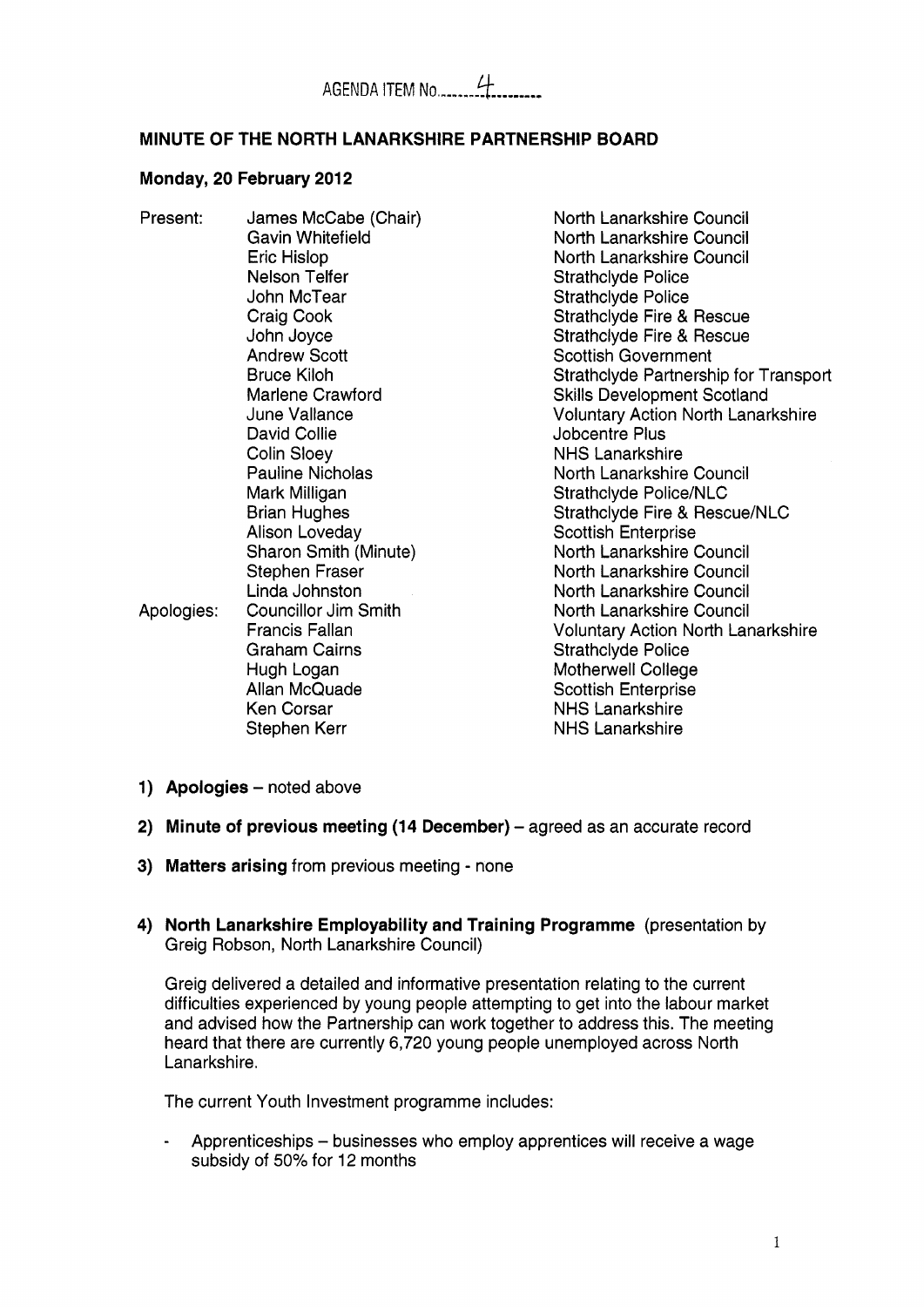- Xtra Hands Programme - this is aimed at 16-18 year olds and businesses will receive a 50% wage subsidy for 6 months
- New starts - this is aimed at those 18 years+ where businesses will also receive a 50% wage subsidy for 6 months

*The Chair thanked Greig for this presentation* 

## **Scottish Enterprise** - **Local report for North Lanarkshire**

*(Alison Loveday)* - The purpose of the report is to highlight the activity data provided by Scottish Enterprise for the North Lanarkshire area. Key headings include *"Our work with Growth Companies"; "Products and Services delivered to companies", "Major Capital Investment Projects"* and *"Commercialisation Projects".* This data will be produced by Scottish Enterprise on a bi-annual basis with the intention of informing and supporting the work of Community Planning Partnerships and Partners. Partners are requested to provide comment/feedback on the layout and content of the report for specific needs of the Partnership.

*Action: Suggestions were made by Gavin Whitefield to expand on sections 3 and 7 of the report and in addition, it would be useful if, at section 12, that Ravenscraig and Gartcosh be included within the Major Business lnfrastructure section.* 

## **Local Community Planning update**

Some key developments in relation to community planning work undertaken over the last 2 months include  $-$ 

- Local Area Team (LAT) Action Plans The Plans focus on local actions and outcomes which link directly to the current Single Outcome Agreement (SOA). The Action Plans are being finalised and will be available for the NLP Board at its meeting in May
- *Local Development Programme*  f2m has been invested in local projects this financial year and have been agreed by Local Area Partnerships for 2012/13
- *Local Area Partnerships*  The current cycle of LAPS is now complete and future meetings will be set by the new Administration following the local elections in May
- *NLP Officers' Group* at the recent NLP Officers' Group, the review of the Community Engagement Action Plan was discussed which will inform the 2012- 2015 action plans. The Board will be updated on this at the May 2012 meeting. The Board was advised of the work which has been undertaken to strengthen the links from the group to the Board
- *Community Safety the review of the sub groups is ongoing and the Board will* be updated further when the work is complete. Pauline Nicholas also updated on the review of the Community Safety Partnership which has now been finalised and will be reported to a future meeting.
- *Town Centres work continues between the Local Regeneration Managers and* the Community Engagement Officers to progress key areas of work across all town centres. Work is due to commence on prioritising the Town Centre Health Checks with Motherwell being the first area
- *No Knives, Better Lives campaign this was officially launched on 8 February* 2012. "Roadshows" will take place from 29 Feb - 2 March in Cumbernauld, Coatbridge and Wishaw areas. This was regarded as an excellent piece of work across the public sector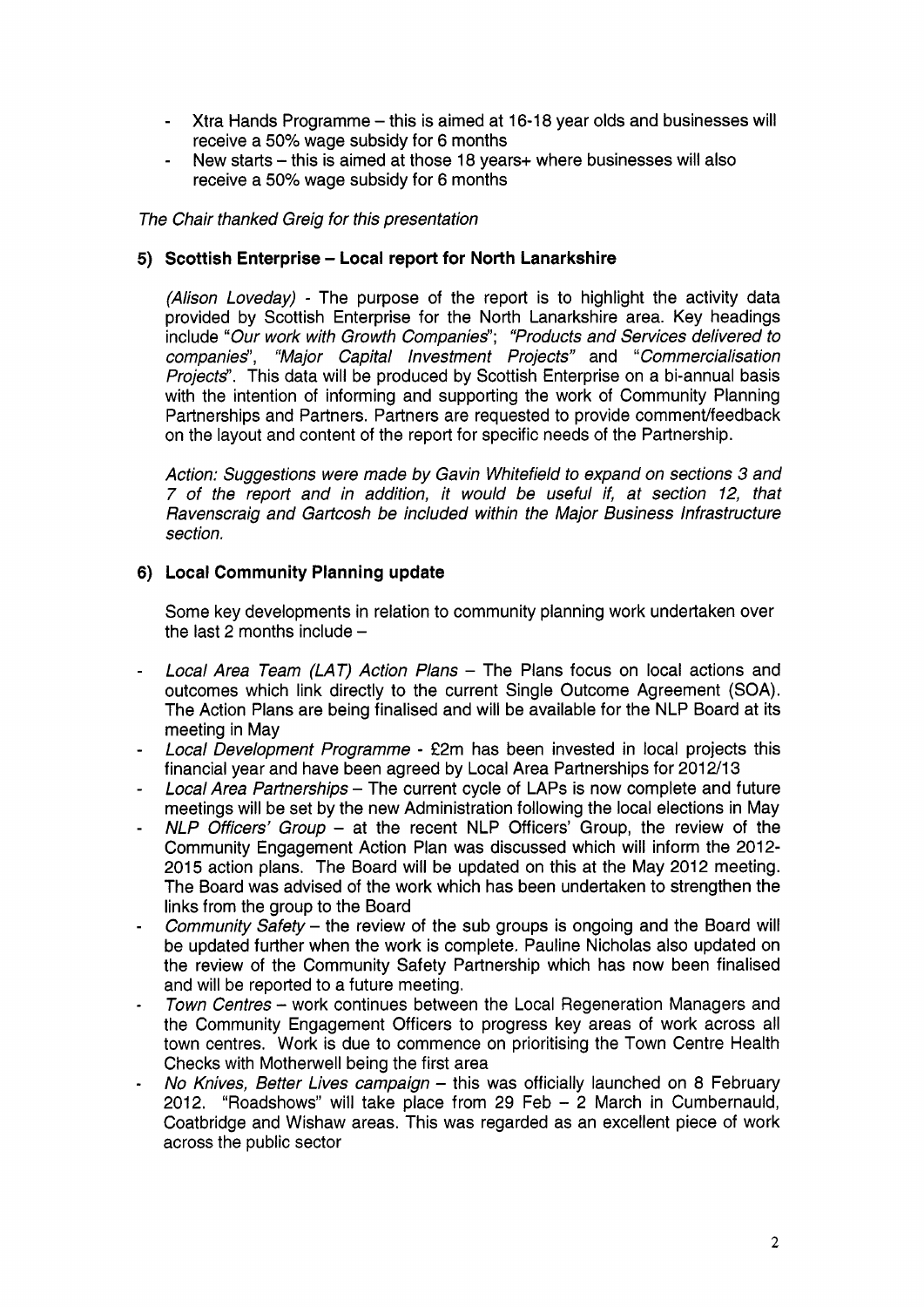- *Citizens' Engagement Programme* - the current programme for the Citizens' Panel and Residents' Survey ends on 31 March 2012 with a new programme commencing on 1 April 2012 The Council's Service Improvement Team is working with the Community Planning Partnership Team to finalise processes and reporting procedures which will be reported to the NLP Board at a future meeting. The NLP Officers' Group has been requested to consider relevant topics for consideration by the focus groups and Panel. The Officers' Group will be in attendance at the next meeting of the Board (21 March) which will consist of workshops to develop the new Community Plan.

#### **7) ESOL (English for Speakers of Other Languages)** - **funding application 201 2-201 3**

The Adult ESOL Strategy was published in 2007 which aims to upgrade the quality of publicly funded ESOL provisions across colleges, community learning and development and voluntary organisations. The Strategy aims to assist providers to meet learners' needs where English is not their first language.

A total of €1.45m is available for the period 2012/2013 and grants awards will range between €20,000 and €100,000 depending on the scale of the project. The Board report provides details of funding bids which have been submitted to the Scottish Government for consideration. A decision on the projects will be announced in April 2012.

Funding was previously provided direct to colleges and community learning and development but from 2012-2013 the lead coordinating role and contact for the Scottish GovernmentScottish Funding Council for the projects will be that of the Community Planning Partnership's Community Regeneration Manager.

*The Board noted the content of the report; noted the change to the lead in coordinating bids and; agreed to consider further reports on the outcome of funding awards.* 

## **8) Community Plan, Single Outcome Agreement and Economic Strategy**

The Board heard of the processes and structures intended to be put in place for the development of North Lanarkshire Partnership's three key strategic documents - Community Plan, Single Outcome Agreement (SOA) and the (new) North Lanarkshire Economic Strategy, all of which will cover the period  $2013/2014 -$ 201 6/2017.

The actions and priorities of the Community Plan and SOA are currently progressed by the Themed Working Groups of Environment, Health and Wellbeing, Lifelong Learning, Regeneration and, Community Safety. The development of the new documents will provide an opportunity to review the current structures and processes which support them.

The report highlighted the timescales for preparing the new documents which will commence in February 2012 with the final versions of the documents being considered by the Partnership in November 2012.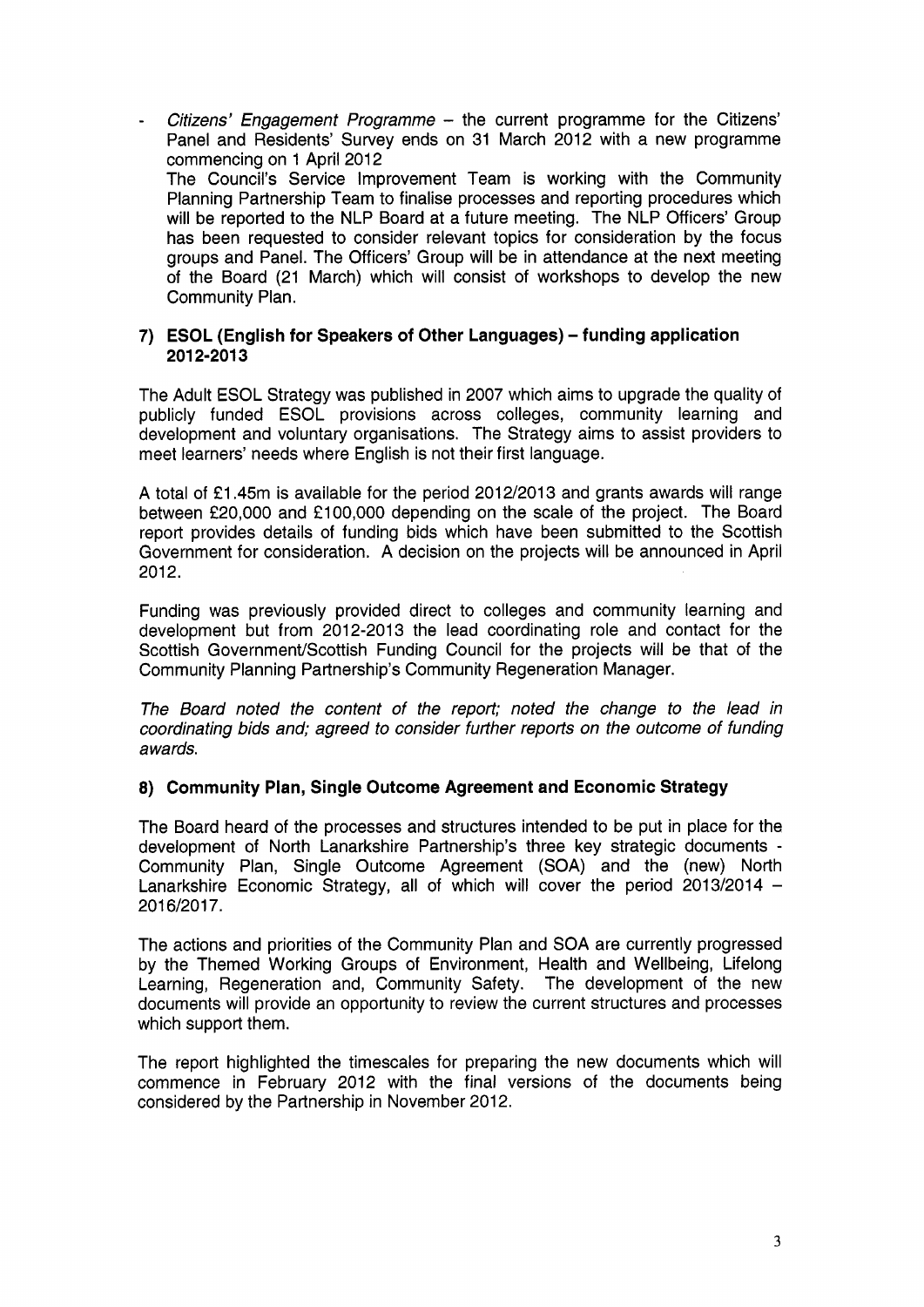It was noted that a workshop-type event will take place at the next Board (21 March) when the NLP Officers' Group will be in attendance. First drafts of the new documents will be available for the Board's consideration at its meeting on 30 May 2012.

*The Board noted the content of the report and agreed to the timescales and preparation of a new Community Plan and SOA and agreed the development of a new North Lanarkshire Economic Strategy.* 

## **9)** Local Scrutiny and Engagement - Pathfinders

In preparation for the implementation of the Police and Fire Reform (Scotland) Bill, a local Scrutiny and Engagement Implementation Network has been set up in which North Lanarkshire Council, Strathclyde Police and Strathclyde Fire & Rescue will participate as "Networkers". The purpose of the Network is to provide opportunities for North Lanarkshire Council, the Police and Fire Service to learn from other authorities and share good practice across Scotland in preparation for the implementation of the Bill.

*The Board noted the content of the report and agreed to receive progress reports.* 

## **10) Armed Forces Community Covenant**

North Lanarkshire Council has been approached by the Royal Regiment of Scotland with a request that an Armed Forces Community Covenant be established for North Lanarkshire. The Community Covenant is a *"voluntary statement of mutual support between a civilian community and its local Armed Forces community".* 

Linked to the Community Covenant is a Community Covenant Grant Scheme aimed to offer financial assistant to deliver projects at a local level, projects which both involve the armed forces community and the local community. Grants range from £100 to £250,000 and include projects such as  $-$ 

- Children's playgrounds (for use by both Armed Forces community and the wider community)
- Projects which improve the health and welfare of service personnel and their families
- Activity camps involving the armed forces and local young people

The report requests the support of the North Lanarkshire Partnership to enter into a North Lanarkshire Armed Forces Community Covenant.

*The Board noted the content of the report and agreed to support the establishment of an Armed Forces Community Covenant.* 

## **11) Ravenscraig update**

- Tax Increment Financing  $(TIF)$  this continues to be finalised
- Phase 2 will see plans for the development of housing and hotel/bar on the site
- SEPA the current issue with deep groundwater requires to be resolved before development of the town centre can proceed.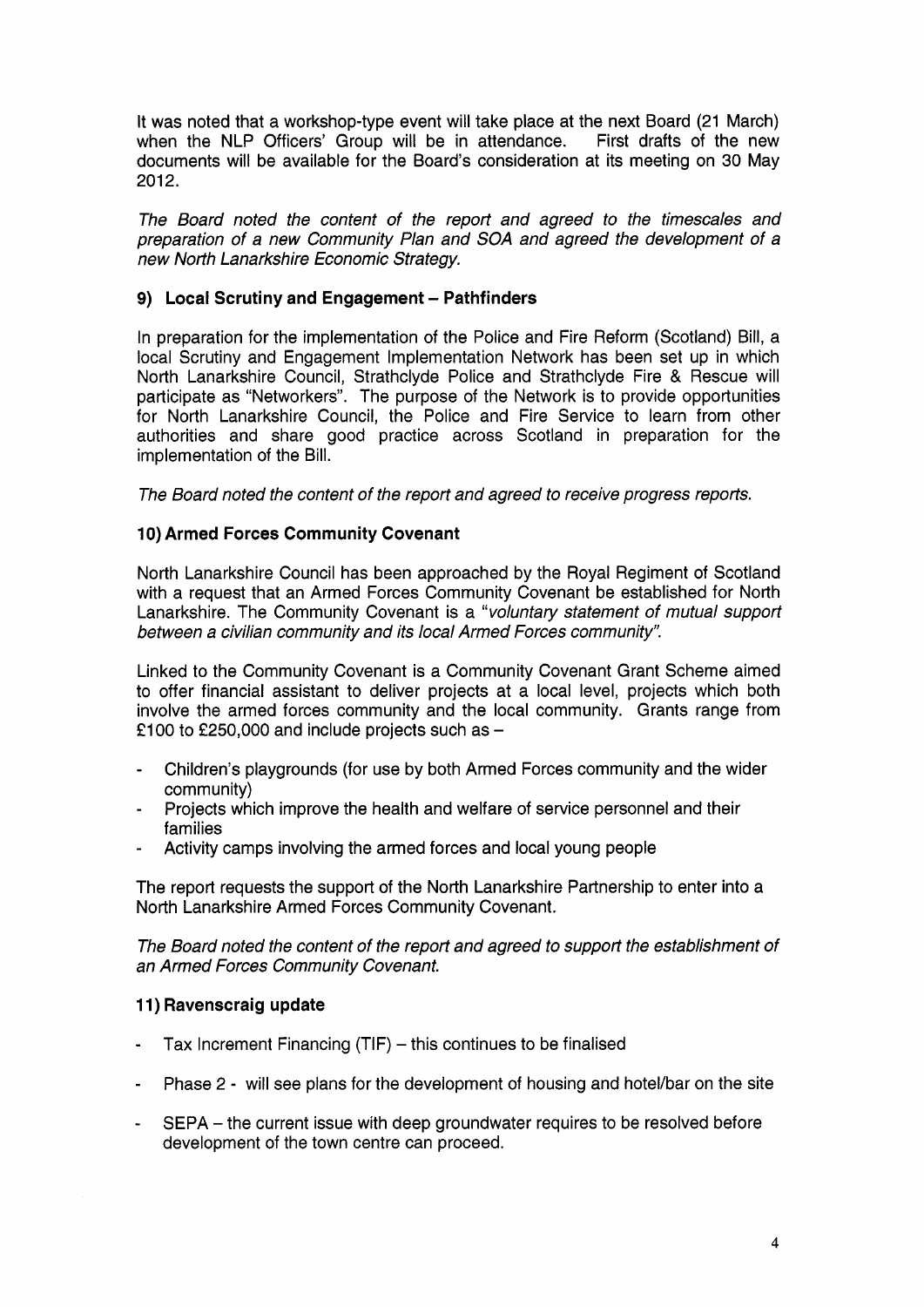# **12) Financial Outlook**

A news release dated 9 February relating to the Council budget was circulated. It was noted that an extra £16.5 million has been put forward for capital projects which takes the total invested in capital to  $£130m$  (2012/2013).

Capital projects for 2012 include  $-$ 

- £27.9m towards concluding the rebuilding/refurbishment of 11 schools, 3 community centres and a nursery
- £11.9m - roads, footpaths, lighting
- €3m completion of the Sir John Wilson Town Hall, Airdrie
- £3m to continue developing town centres
- Support to the voluntary sector will continue at 201 1/2012 levels

## **13) Third Sector update**

- *Reshaping Care for Older People*  VANL (Voluntary Action North Lanarkshire) has been actively involved in the Scottish Government's *"Reshaping Care for Older People"* initiative, their role in which is to ensure the involvement and contribution of the third sector. A *"Change Plan for North Lanarkshire"* has been signed off by VANL, North Lanarkshire Council, NHS and independent sector partners. The aim of the plan is to move care from acute and institutional settings to community based approaches. A number of events have been planned which will ensure that VANL is appropriately represented with planning and delivery processes and to maximise its involvement in shaping future plans.
- *Election of Voluntary Sector NLP Board member*  Two individuals have been nominated for election to represent the Voluntary Sector at NLP Board meetings. They are - Francis Fallan, the current voluntary sector representative on the Board and David Summers, Chair of North Lanarkshire Community Forum Network. The result of the ballot, which closes on 2 March, will be announced at the Voluntary Sector Conference on 10 March. The successful nominee will assume the role to the NLP Board from 1 April 2012.

*The Board noted the content of the report.* 

## **14) North Lanarkshire Economic Update**

- *Job Seekers Allowance unemployment*  December's JSA claimants rose by 277 to 11,692. Long term unemployment is at its highest level since 1997
- *North Lanarkshire's Working (NLW) performance*  NLW continues to support unemployed residents into employment with 2,200 new clients registering over the last year
- *Scottish Government's Regeneration Strategy 'Hchieving a Sustainable Future"*  This was launched in December 2011 and states that the Government's vision for regeneration is "a Scotland where our most disadvantaged communities are *supported and where all places are sustainable and promote well-being".* The strategy highlights various initiatives and approaches which partners could undertaken to encourage regeneration of communities. These include -

*People and Communities Fund - £7.9m per year is available from 2012 to 2015 to* support community-led regeneration.